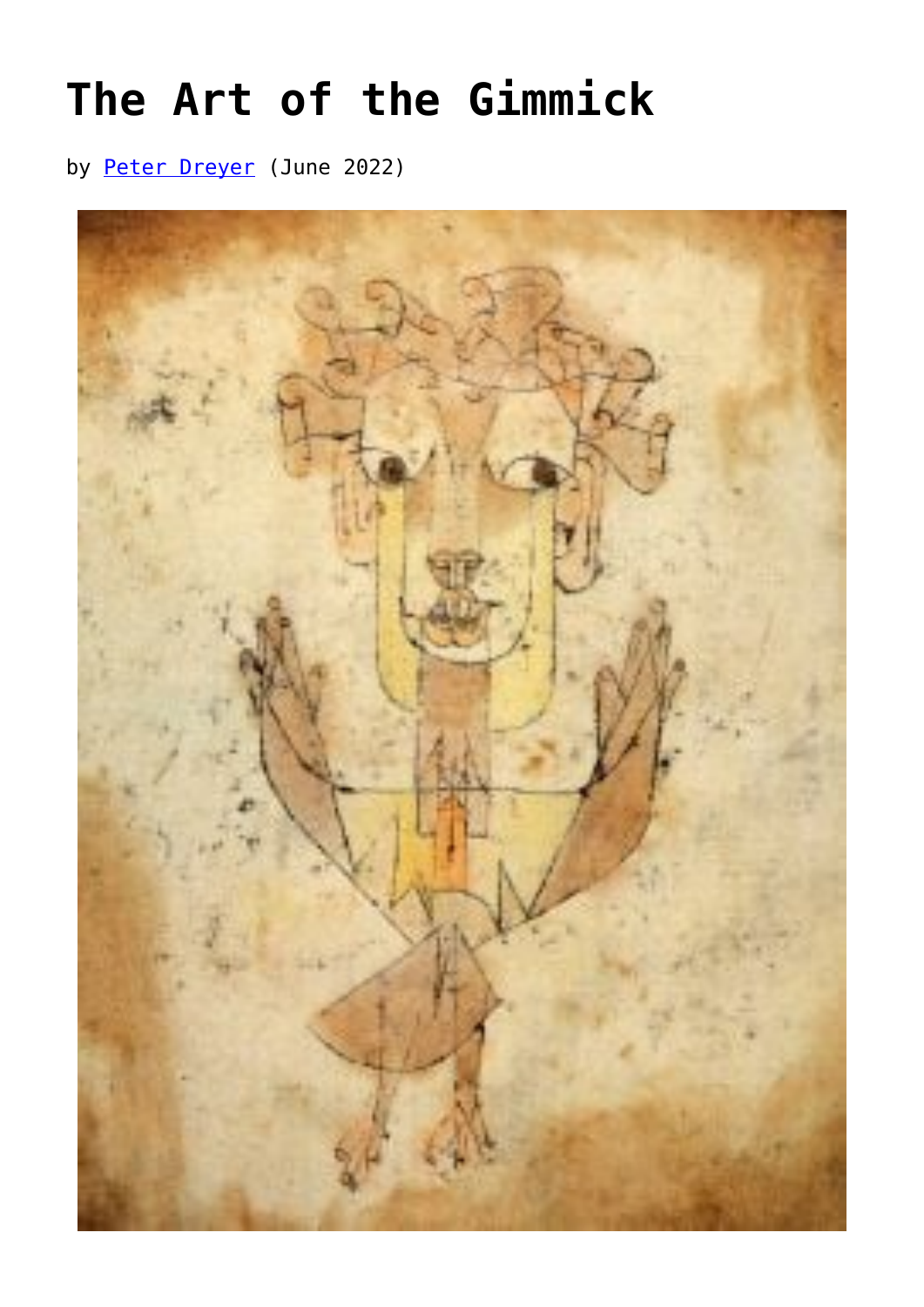"What is conceivable can happen too," Said Wittgenstein, who had not dreamt of you; —William Empson, "This Last Pain"

In early 1972, I was expelled from Greece, where I had lived for five years, by a military junta that had seized power. Not wishing to return to my native South Africa in an era of aggressive apartheid enforcement, I chose to go to America, As Carl Orff's *Carmina Burana* puts it: *O Fortuna imperatrix mundi!* (O Fortune, empress of the world!) In New York, I found myself riding a leap tide of good luck. I'd written a satirical little spin-off of Thomas De Quincey's "Murder Considered as One of the Fine Arts" titled "The Future of Treason," which I mailed to Coburn Britton's magazine *Prose*. A week or so later, almost unbelievably, by today's standards, Britton called me. "I loved your piece," he said. "I'd like to publish it. We can pay you \$500."

With my worldly wealth thus doubled, I travelled across the continent, and at a coffee shop in San Francisco's North Beach later that year, I met Robert Briggs, who would became my friend and literary agent. "Why don't you write your autobiography?" Briggs said. "Give me a one-page outline."

With that in hand, he called Ballantine Books in New York to pitch the idea.

"What's the title?" the Ballantine editor asked. We didn't have one, but glancing at the outline, Briggs's eye fell on "The Future of Treason."

"The Future of Treason," he said.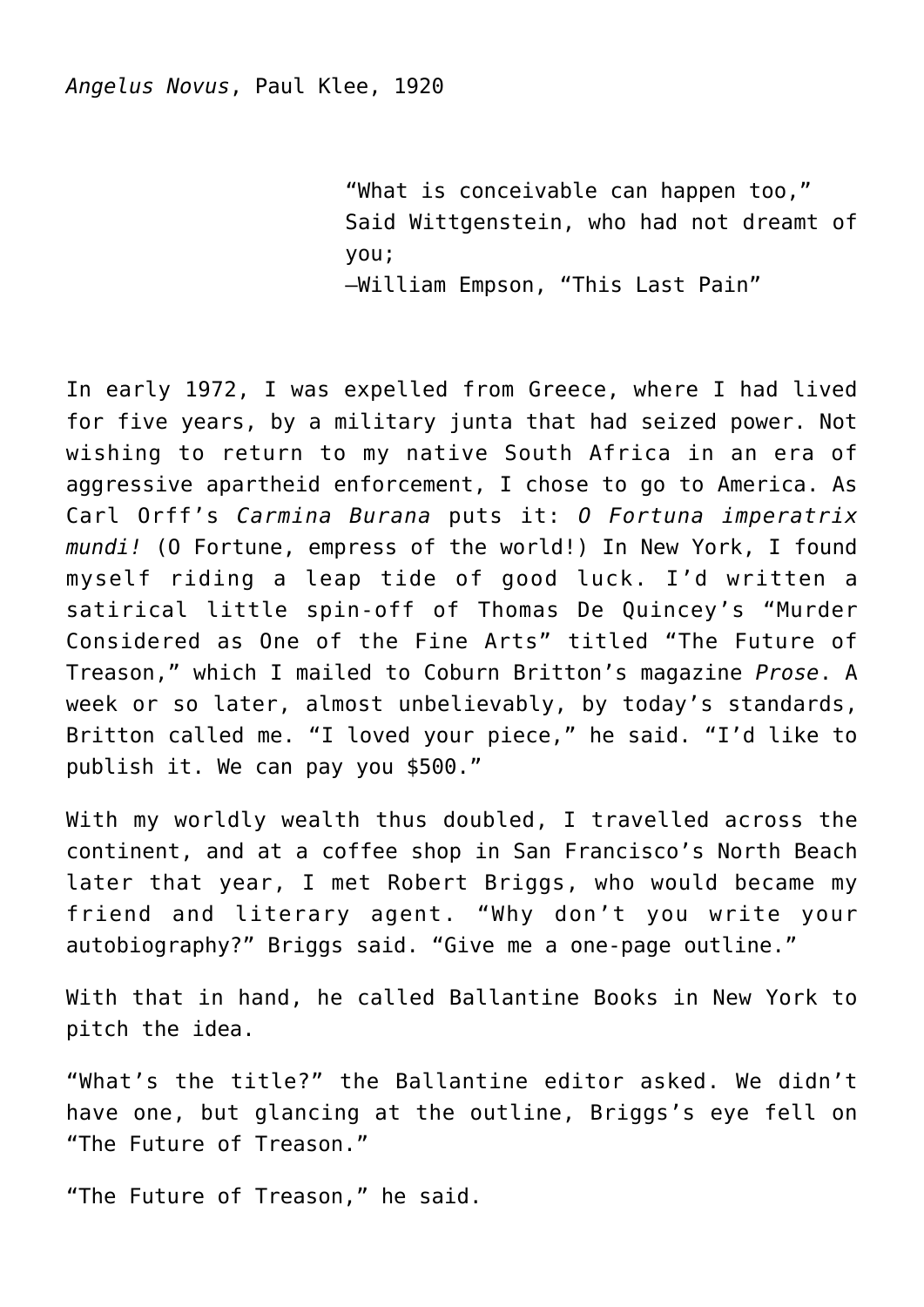"Great! We'll buy it!" the Ballantine editor said.

Ballantine offered an advance of \$3,000, and how could I quibble? I could live for six months at least on \$3,000. The contract Briggs negotiated gave me just three months to produce the book, and I sat down in Berkeley with a borrowed typewriter to come up with the 60,000 words agreed on. *The Future of Treason* duly came out in paperback in 1973—with the title and my name in a noose on the cover. That made me queasy—not so much the noose as the nonsense.

I tell this tale merely to illustrate the power of a phrase. I was an unknown. My life story wasn't remarkable, my pseudo–De Quincey squib wasn't all that witty, and *The Future of Treason* isn't a particularly noteworthy book.

But that title had a touch of magic; it reached out and grabbed attention all by itself.

\*\*\*

I had been reading Heidegger's *Being and Time*, and I quoted a line from it as an epigraph in *The Future of Treason*: "The loss of all hope . . . does not deprive human reality of its possibilities."

But I myself had never for a moment lost all hope, and what did Heidegger mean by that anyway? Was he agreeing *avant la lettre* with Camus's suggestion that suicide—which losing all hope must surely suggest–may be the only serious question in philosophy?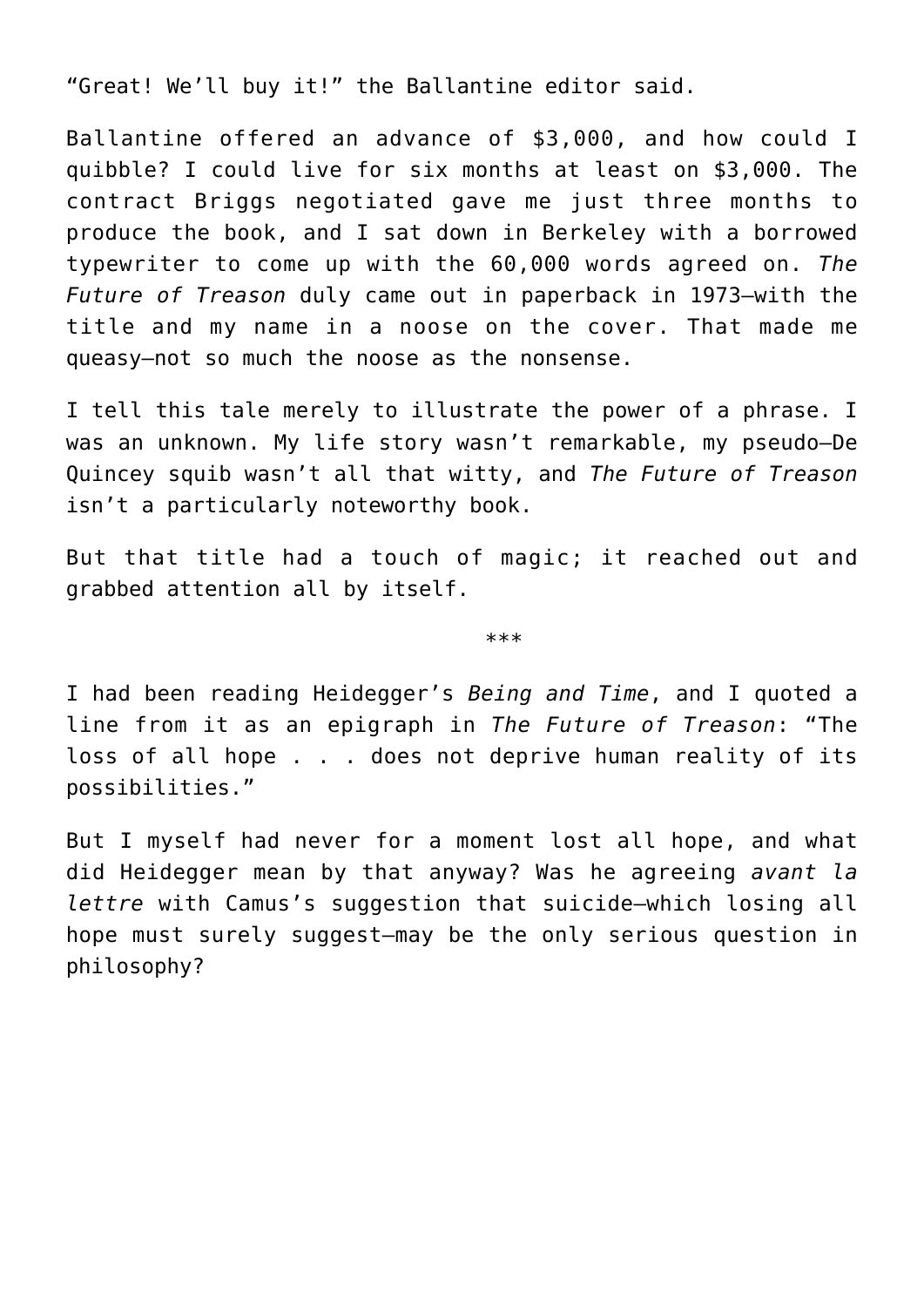**TIME OF THE MAGICIANS** WITTGENSTEIN, BENJAMIN, CASSIRER, HEIDEGGER, and the DECADE THAT REINVENTED PHILOSOPHY WOLFRAM EILENBERGER



Wolfram Eilenberger, Time of the Magicians: The Great Decade of Philosophy, 1919–1929, translated by Shaun Whiteside (New York: Penguin Books, 2022), 418 pp.

Of Wolfram Eilenberger's quartet of "magicians," only two pass muster: Heidegger and Wittgenstein. Eilenberger himself concedes that Cassirer was no wonder worker, calling him a "thoroughly decent man and thinker … but not a great one," the only one of the four men "whose sexuality never blossomed into an existential problem [*sic*—but this is gossip!], and the only one who never suffered a nervous breakdown"; in all, "a radiant symbol of a liberal, republican attitude." He was too quotidian, too nice to be a magician.

And Walter Benjamin was a magician only posthumously. No live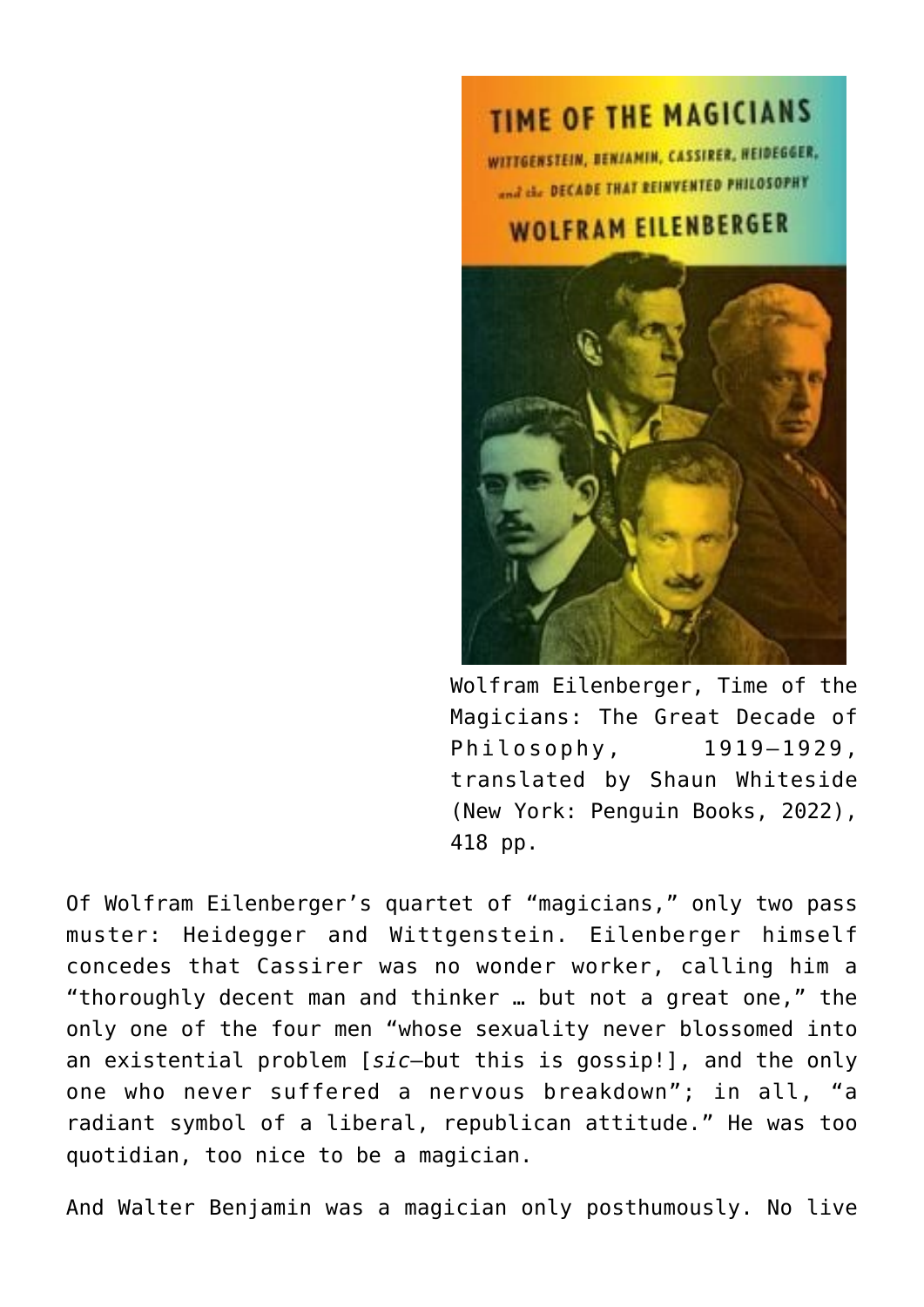magician could have been so consistently unfortunate, for it is, of course, the business of magicians to be lucky. Only a select few valued Benjamin during his lifetime. He would hardly be in Eilenberger's book but for his unpredictable ascent, post mortem, to the status of academic icon on the wings of "an enormous Anglo-American industry of post-structuralist and postmodernist interpretation."<sup>[\[1\]](#page-9-0)</sup>

<span id="page-4-0"></span>Heidegger was launched as a young professor by his terse title *Sein und Zeit* (1927). Who could not but be interested in those two great components of our lives, *Being and Time*? How much more attention-grabbing a title than, say, *Das Erkenntnisproblem in der Philosophie und Wissenschaft der neueren Zeit,* that of Cassirer's magnum opus. And if you then found yourself immersed in over 500 pages on issues such as "Dasein's Authentic Potentiality-for-Being-a-Whole, and Temporality as the Ontological Meaning of Care," confirmation bias had probably already committed you to the notion of Heidegger as an up-and-coming philosophical sorcerer, what with profundities such as "death is the constant condition of the possibility that can be concretely grasped … In other words: Death is the portal to freedom." And then, too, if you were German, there was also Heidegger's engaging political correctness. In 1933, as rector of Freiburg University, he told his students: "Let not theoretical principles and 'ideas' be the rules of your Being. The Fūhrer himself and he alone is the German reality and its law today and in the future."

"[Hannah] Arendt would say that Heidegger did not have a bad character, in fact he had none at all," Eilenberger says. Unforgivably, he cites no source for this that I can see. One wonders in what context she said it, and what she might precisely have meant. Character, after all, has been defined as determination of purpose, and Heidegger was undoubtedly very determined in his prime purpose, which was taking care of No. 1, as people used to say and perhaps still do. But Heidegger, a married man and a father, had seduced "the good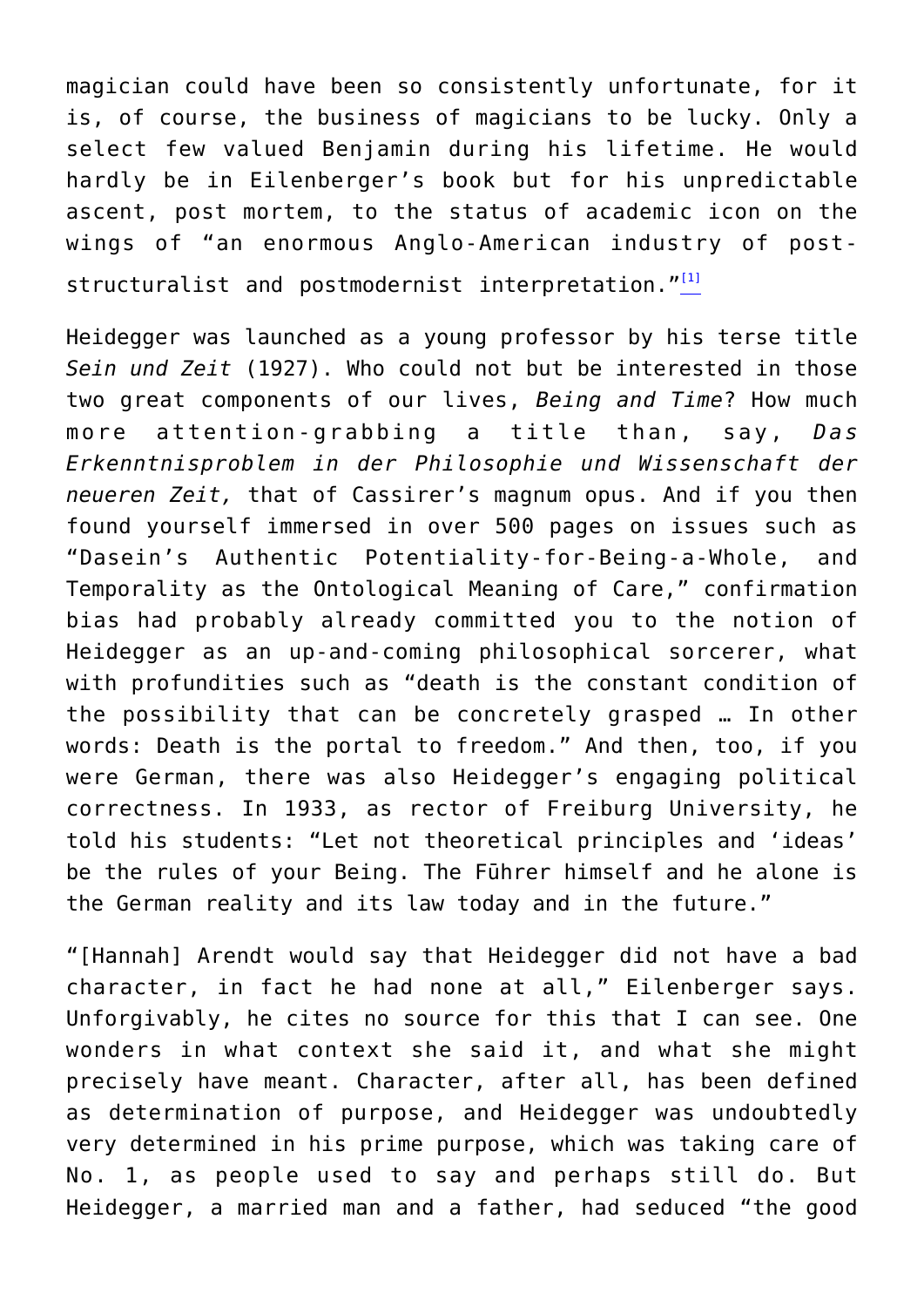Hannah" (in both the philosophical and sexual senses) when she was his nineteen-year-old student, and she grew up to be a woman who thought the evil represented by the likes of Adolf Eichmann "banal." So she might have had a different definition in mind.

Wittgenstein who claimed to be seeking to "show the fly the way out of the fly bottle," and thus rescue philosophy from "the bewitchment of our understanding by means of language" (something practiced by philosophers above all down the ages), proceeded to double down on precisely that bewitchment with gnomic wisdoms such as: "The world is everything that is the case" and, most famously, "Whereof one cannot speak, thereof one must remain silent."

Unless they are honest illusionists like Houdini or the Amazing Randi, who strove to expose frauds, magicians necessarily, albeit sometimes perhaps unconsciously, practice the art of the gimmick. Outside of Camelot and comic books, magicians tend to be tricksters or televangelists. In Wittgenstein's case, the gimmick was inscrutability. At Cambridge (England), he was the Buster Keaton of analytical philosophy—the great stone face. And yet there were so many cracks in it. A multimillionaire, he'd given his fortune away, but not to the poor, to his own wealthy siblings. He opted to teach school as a utopian exercise of sorts, but had to quit after he knocked out one of his pupils with "two powerful disciplinary blows, *not with unusual violence*" (emphasis added), whose foster-father called him "inhuman" and an "animal trainer"; the boy died, of leukemia, they said, a few years later. A "peevish sourpuss," he overawed well-bred British colleagues with his sheer rudeness and mad stare, insulting a hostess who'd asked what he'd like for dinner by telling her, "I don't care what I eat as long as it's always the same."

Bertrand Russell and G. E. Moore had, however, declared Wittgenstein a genius. Keynes had too. "God" the Bloomsbury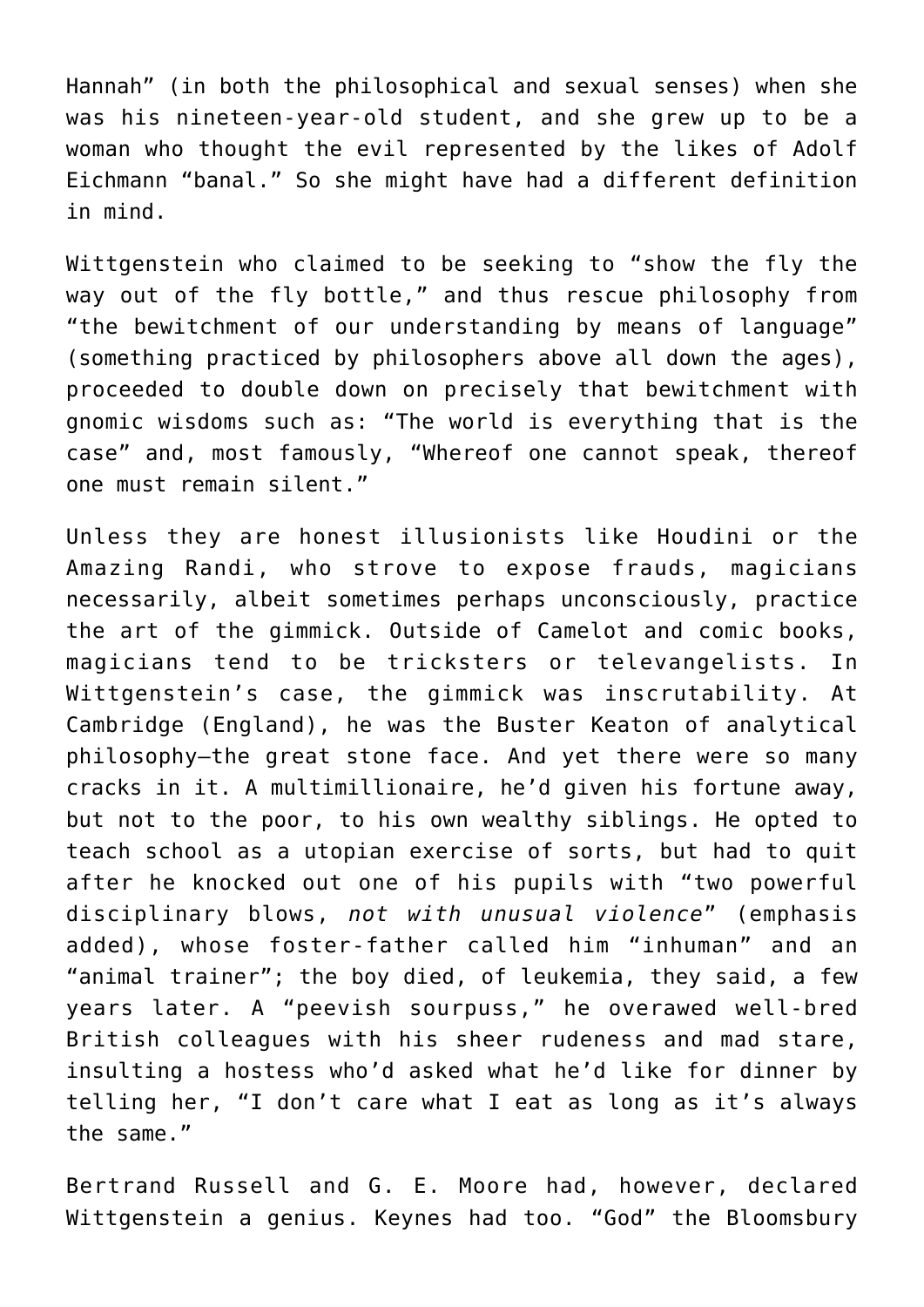cognoscenti called the Austrian philosophical wonder boy, and no one had the nerve to second-guess them and ask, "But why hasn't he got any clothes?" Wittgenstein had come to England from his Italian POW camp and shown his manuscript to Russell, the story goes, asking him to judge whether he was a genius or an idiot. If he was a genius, he said, he'd do philosophy; if he was an idiot, he'd become an aviator. Depriving the budding airline industry of a notable recruit, Russell answered wrong.

Wittgenstein is a tragic figure. "[I]t was shame alone that kept him alive," Eilenberger asserts, somewhat gnomically. For all their great wealth and sophistication, the Wittgensteins were not a happy family. Three of his brothers committed suicide. Told by his doctor that he was dying (at sixty-two, of prostate cancer), Ludwig evidently muttered, "Good."

\*\*\*

<span id="page-6-0"></span>In her essay for the *New Yorker* in 1968 introducing him to American readers, reprinted as the introduction to a collection of his essays titled *Illuminations,* Hannah Arendt asserts that although Benjamin "thought poetically," he was "neither a poet nor a philosopher." $[2]$  He particularly grasped, though, the way language is able to fix itself in human cultures in poetic images that grow more potent with the passage of time. Creating such images—*listening* for them, if I might put it that way—is what a poet essentially *does*. In *The Tempest,* Shakespeare sketches the outcome:

> Full fathom five thy father lies, Of his bones are coral made, Those are pearls that were his eyes. Nothing of him that doth fade But doth suffer a sea-change Into something rich and strange.

We may remain oblivious of the innumerable poetic "thought fragments"—from the Bible, Shakespeare, and other poets from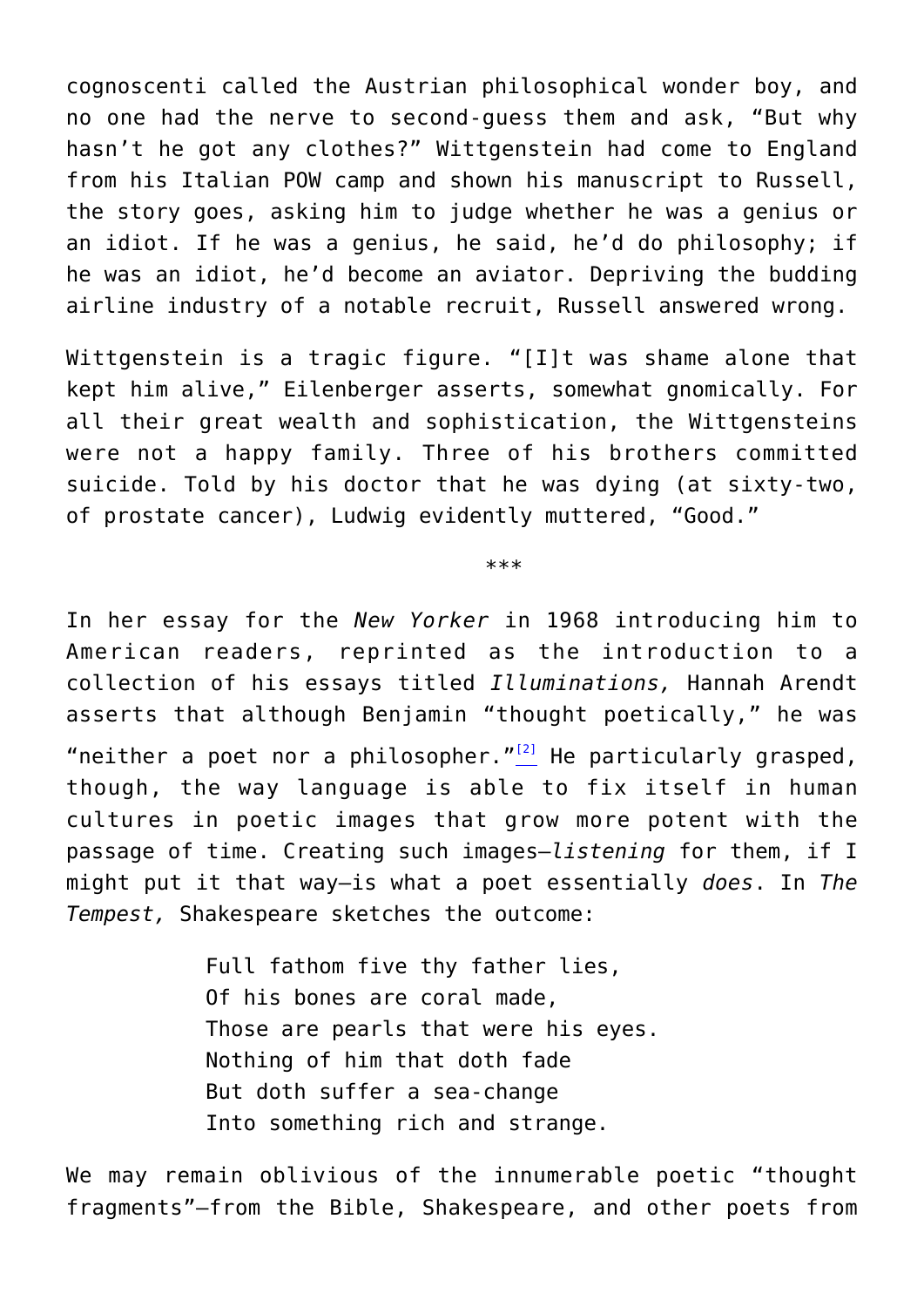Homer on—embedded in the English language, but they are our tools for thinking about the world. Arendt quotes Mallarmé's description of poetry as a sort of big brother who settles the outstanding debts of language (I translate very roughly). A great poet can express the most unpalatable thoughts and make them sound somehow hopeful. "Tomorrow, and tomorrow, and tomorrow, / Creeps in this petty pace from day to day, / To the last syllable of recorded time; / And all our yesterdays have lighted fools / The way to dusty death," Shakespeare has Macbeth say, and I'll be darned if there's not something positive there!

Benjamin sought to compose a book consisting entirely of brilliant citations, so precisely placed that they served to back up and extend one another. "Quotations in my works are like robbers by the roadside who … relieve an idler of his convictions," he said. Perhaps his most famous flight of fancy is his interpretation of a painting of Paul Klee's titled *Angelus Novus—*for Benjamin, "the angel of history," gazing backward into the past:

Where we perceive a chain of events, he sees one single catastrophe which keeps piling wreckage upon wreckage and hurls it in front of his feet. The angel would like to stay, awaken the dead, and make whole what has been smashed. But a storm is blowing from Paradise; it has got caught in his wings with such violence that the angel can no longer close them. The storm irresistibly propels him into the future to which his back is turned, while the pile of debris before him grows skywards. This storm is what we call progress.<sup>[\[3\]](#page-9-2)</sup>

<span id="page-7-1"></span><span id="page-7-0"></span>He killed himself at the age of forty-eight in September 1940, only a few hundred meters from the Spanish border he was seeking to cross to escape the Gestapo. It was the era, Arendt notes, of "the still intact Hitler-Stalin pact whose most feared consequence at that moment was the close co-operation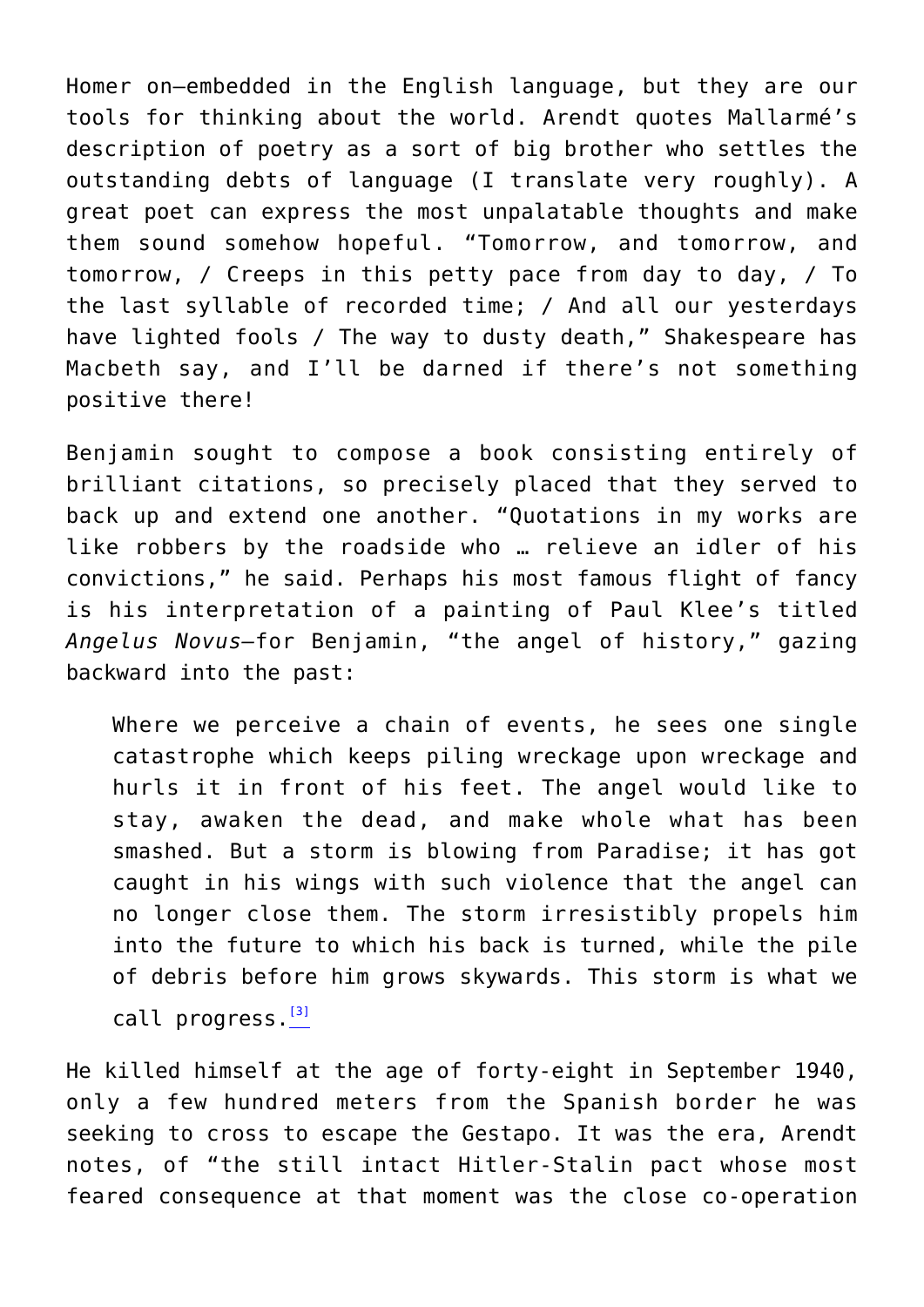of the two most powerful secret police forces in Europe." $[4]$ Benjamin and some fellow refugees had been turned away by Spanish border guards, who rejected their visas, and, having lost all hope, he took a lethal dose of morphine during the night. The Spanish police are supposed to have relented softheartedly because of his suicide, allowing his companions to proceed the next day to Portugal and eventual safety. More likely there had simply been new instructions from Madrid about how to handle refugees' visas[.\[5\]](#page-9-4)

\*\*\*

<span id="page-8-0"></span>These, then, are supposed to be the representatives of philosophy's "great decade"?? How great could those ten years after World War I really have been anyway? Greater, say, than the 390s BCE , when Socrates taught Plato, with the teenage Aristotle waiting in the wings? Or the 1670s, when Leibniz visited Spinoza for an exchange of ideas? In science and in ethics respectively, those two arguably played a significant part in the making of modernity—which was, after all, a wellestablished phenomenon by 1919, and certainly by the time of the Davos conference in 1929 at which Heidegger and Cassirer tussled to such leaden effect over neo-Kantian morality.

Benjamin, a bit of a Marxist, contemplated joining the German Communist Party, mostly as a career move, but didn't. Heidegger, more than a bit of a Nazi, resembles nothing so much to me as the man from Belgrave in the limerick who kept a deceased sex worker in a cave and justified it as an economy measure—you know the guy I mean. Wittgenstein remains the enormous blank he elected to be. Cassirer moved to America, needless to say, where he wrote a book titled *The Myth of the State* and died in New York at seventy.

Entertaining though Eilenberger's anecdotes are, and based on an impressive reading list, the intricate web he weaves is, I fear, an artificial, journalistic one. The four men had little in common and would probably not have cared to be in a room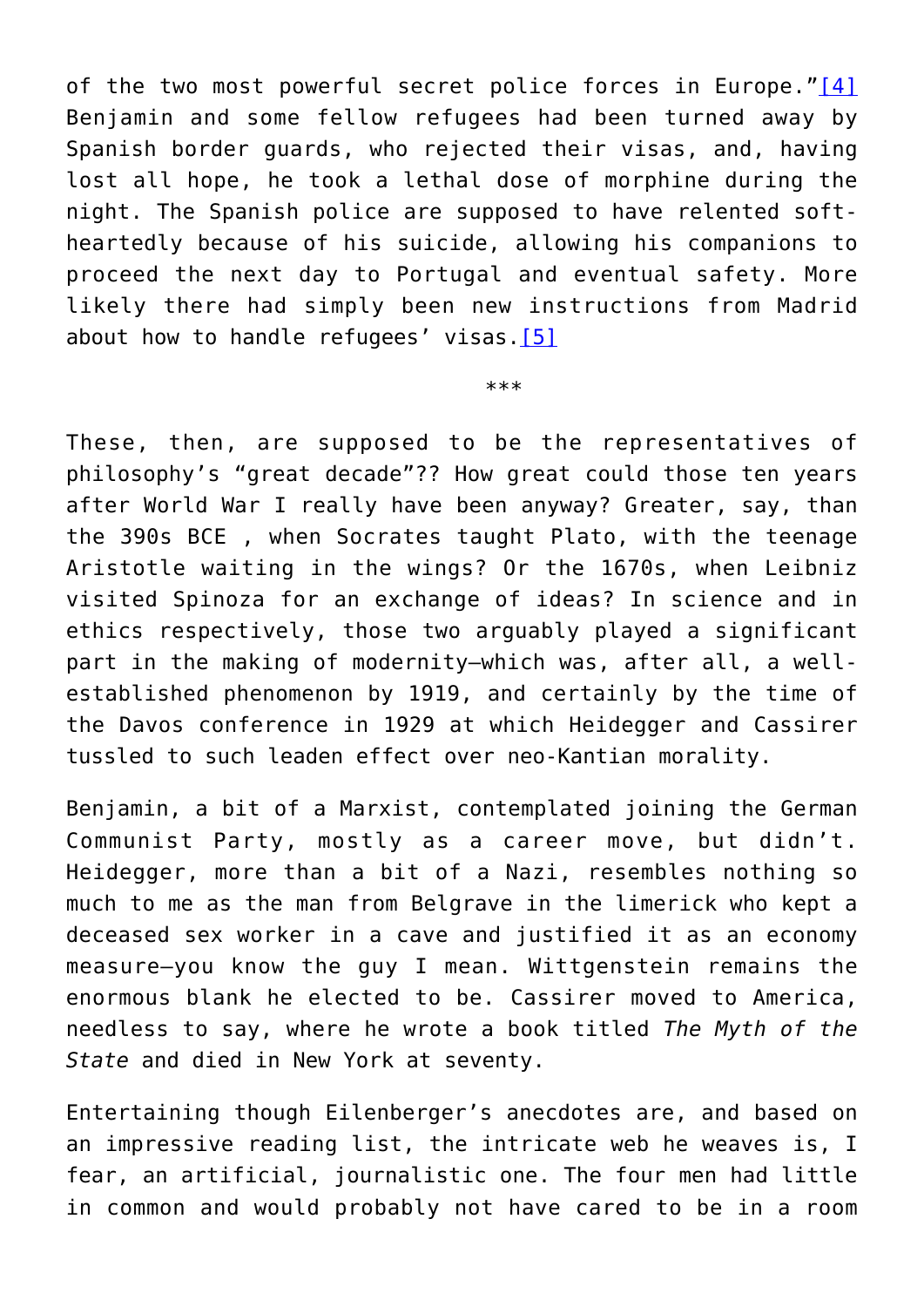together. Benjamin hated Heidegger; Wittgenstein must surely have despised him (as he did pretty much everyone); Cassirer would have grimaced and borne it, as at Davos. For Heidegger, the clincher would have been that the other three were all Jews. The tales assembled here are, moreover, not exactly what Baudelaire had in mind when he said, "Who among us has not dreamt, in his ambitious days, of the miracle of a poetic prose? … supple and resistant enough to adapt itself to the lyrical stirrings of the soul?["\[6\]](#page-10-0)

<span id="page-9-5"></span>Hitler knew best, Heidegger told his students. To paraphrase Mr. Peanutbutter in *Bojack Horseman*, What *did* the Führer know? Did he know things?? Let's find out! "Lucky are those who have the happy knack of being able to forget most of what they have been taught," Hitler is quoted as saying. "Those who cannot forget are ripe to become professors—a race apart. And that is not intended as a compliment."[\[7\]](#page-10-1) Professor Heidegger survived the slight by almost a quarter of a century, living to be eighty-six. His family treated him to a Catholic burial.

<span id="page-9-6"></span>Perhaps I should take another look at *Illusions. Sorry!* I mean, of course, *Illuminations.*

<span id="page-9-0"></span>[\[1\]](#page-4-0)Martin Lilla, "The Riddle of Walter Benjamin," *New York Review of Books*, May 25, 1995, [www.nybooks.com/articles/1995/05/25/the-riddle-of-walter-benja](https://www.nybooks.com/articles/1995/05/25/the-riddle-of-walter-benjamin) [min.](https://www.nybooks.com/articles/1995/05/25/the-riddle-of-walter-benjamin)

<span id="page-9-1"></span>[\[2\]](#page-6-0) Arendt in Benjamin, *Illuminations,* trans. Harry Zohn (New York: Schocken Books, 1969), 4.

<span id="page-9-2"></span>[\[3\]](#page-7-0) Benjamin, "Theses on the Philosophy of History," IX, in *Illuminations,* 257–58.

<span id="page-9-3"></span>[\[4\]](#page-7-1) Arendt in Benjamin, *Illuminations*, 1.

<span id="page-9-4"></span>[\[5\]](#page-8-0) Franco was, believe it or not, rather less than keen to fall in with Hitler's desires. If he had been, and had, for example, allowed the Wehrmacht to pass through Spain and take Gibraltar, sealing off the Mediterranean to the British Navy,